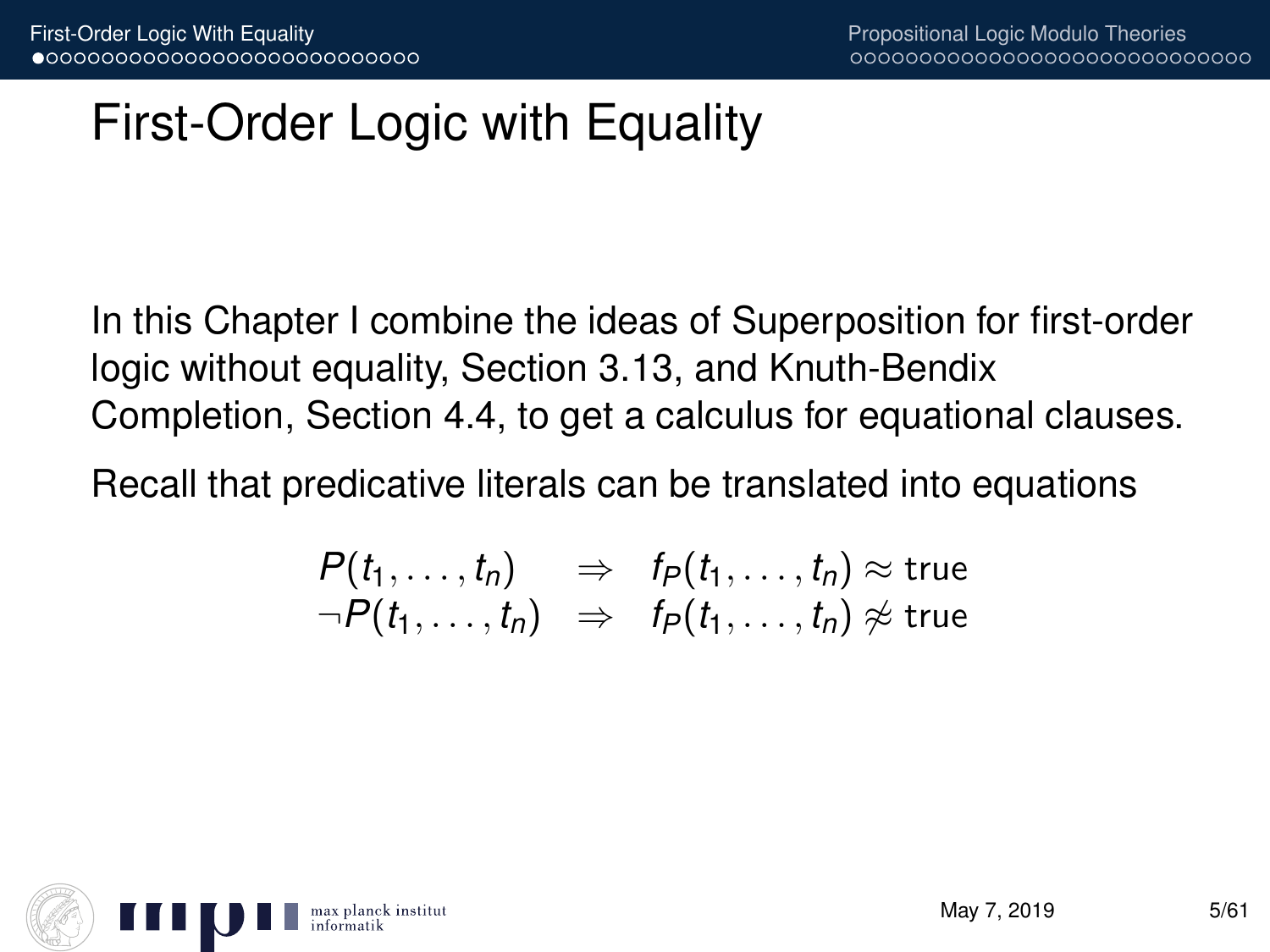# Some Motivation

The running example for this chapter is the theory of arrays  $\mathcal{T}_{Array}$ , see also Section 7.3, which consists of the following three axioms:

$$
\forall x_A, y_I, z_V.\,\text{read}(\text{store}(x, y, z), y) \approx z\\ \forall x_A, y_I, y', z_V. (y \not\approx y' \rightarrow \text{read}(\text{store}(x, y, z), y') \approx \text{read}(x, y'))\\ \forall x_A, x'_A. \exists y_I. (\text{read}(x, y) \not\approx \text{read}(x', y) \lor x \approx x').
$$

The goal is to decide for an additional set of ground clauses *N* over the above signature plus further constants of the three different sorts, whether  $\mathcal{T}_{Array} \cup N$  is satisfiable.

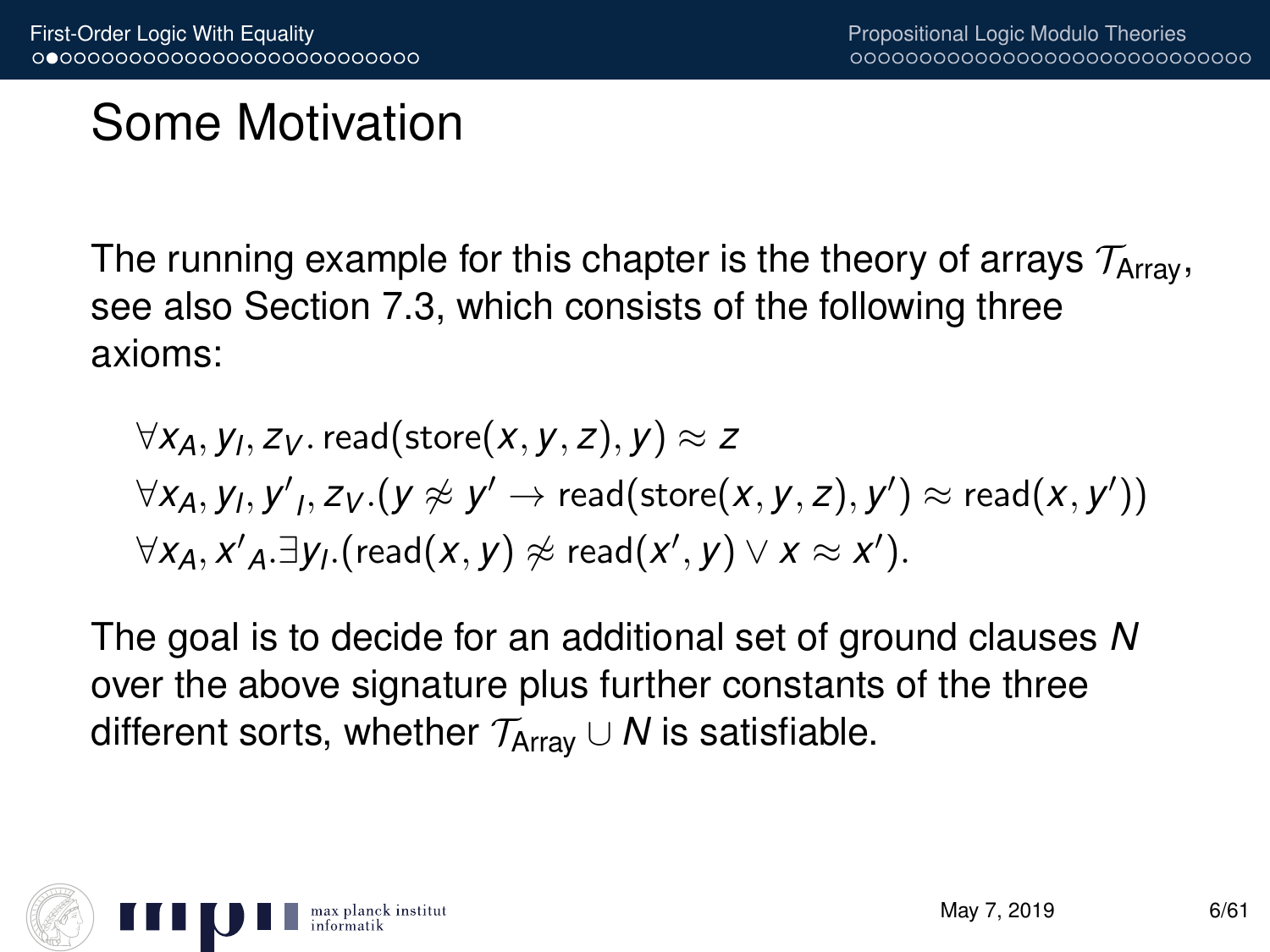# The ground Case

The ground inference rules corresponding to Knuth-Bendix critical pair computation generalized to clauses and Superposition Left on first-order logic wihtout equality modulo a reduction ordering  $\succ$  that is total on ground terms. Then the construction of Definition 3.12.1 is lifted to equational clauses.

The multiset  $\{s, t\}$  is assigned to a positive literal  $s \approx t$ , the multiset  $\{s, s, t, t\}$  is assigned to a negative literal  $s \approx t$ . The *literal ordering*  $\geq$  compares these multisets using the multiset extension of  $\succ$ . The *clause ordering*  $\succ$ <sub>*C*</sub> compares clauses by comparing their multisets of literals using the multiset extension of  $\succ$ <sub>1</sub>. Eventually  $\succ$  is used for all three orderings depending on the context.

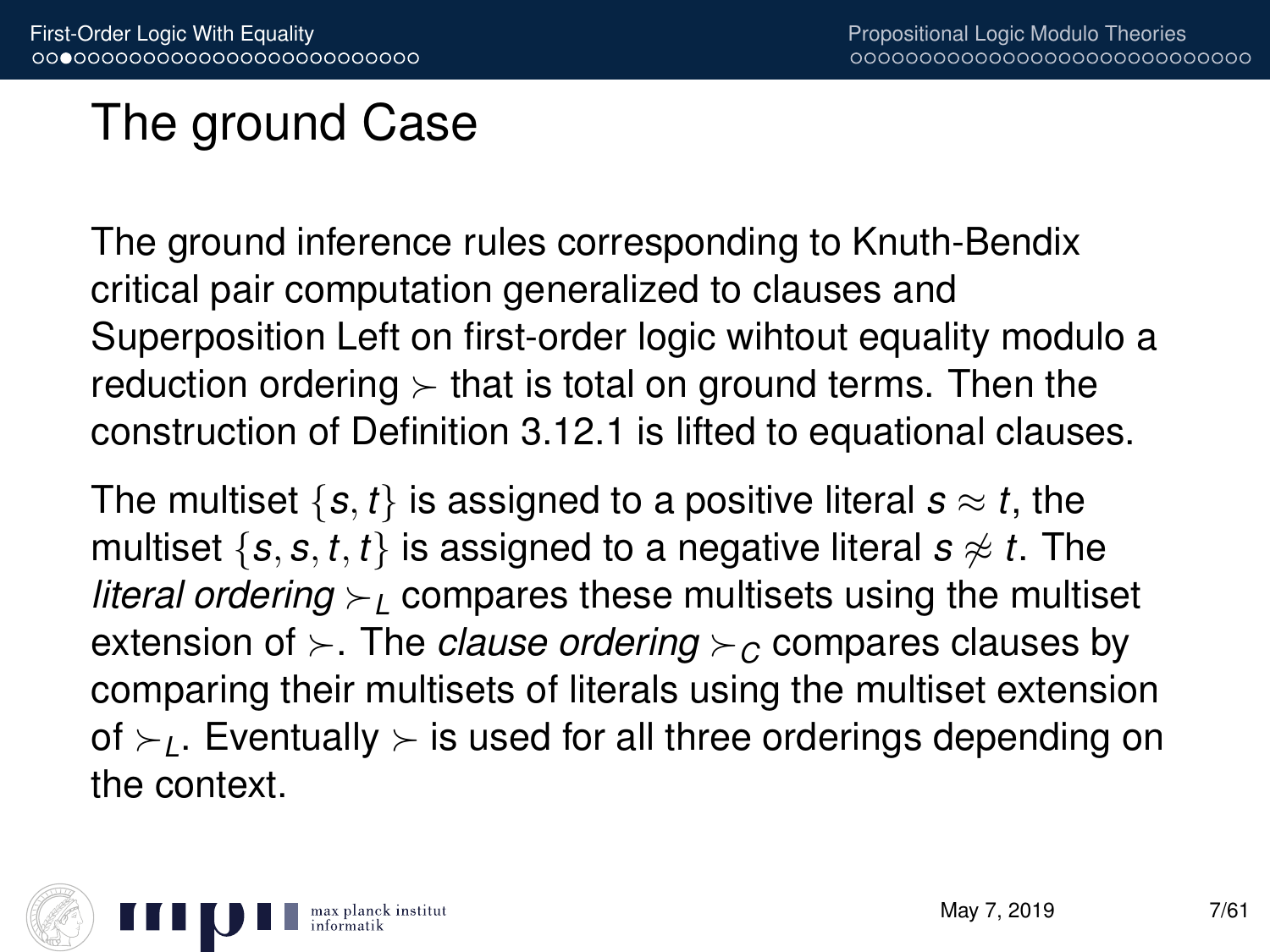#### **Superposition Left**

$$
(N \cup \{D \vee t \approx t', C \vee s[t] \not\approx s'\}) \Rightarrow
$$
  

$$
(N \cup \{D \vee t \approx t', C \vee s[t] \not\approx s'\} \cup \{D \vee C \vee s[t'] \not\approx s'\})
$$

where  $t \approx t'$  is strictly maximal and  $\bm{s} \not\approx \bm{s}'$  are maximal in their respective clauses,  $t \succ t'$ ,  $s \succ s'$ 

#### **Superposition Right**

 $(N \oplus \{D \vee t \approx t', C \vee s[t] \approx s'\}) \Rightarrow$  $(N \cup \{D \vee t \approx t', C \vee s[t] \approx s'\} \cup \{D \vee C \vee s[t'] \approx s'\})$ where  $t \approx t'$  and  $s \approx s'$  are strictly maximal in their respective clauses,  $t \succ t'$ ,  $s \succ s'$ 

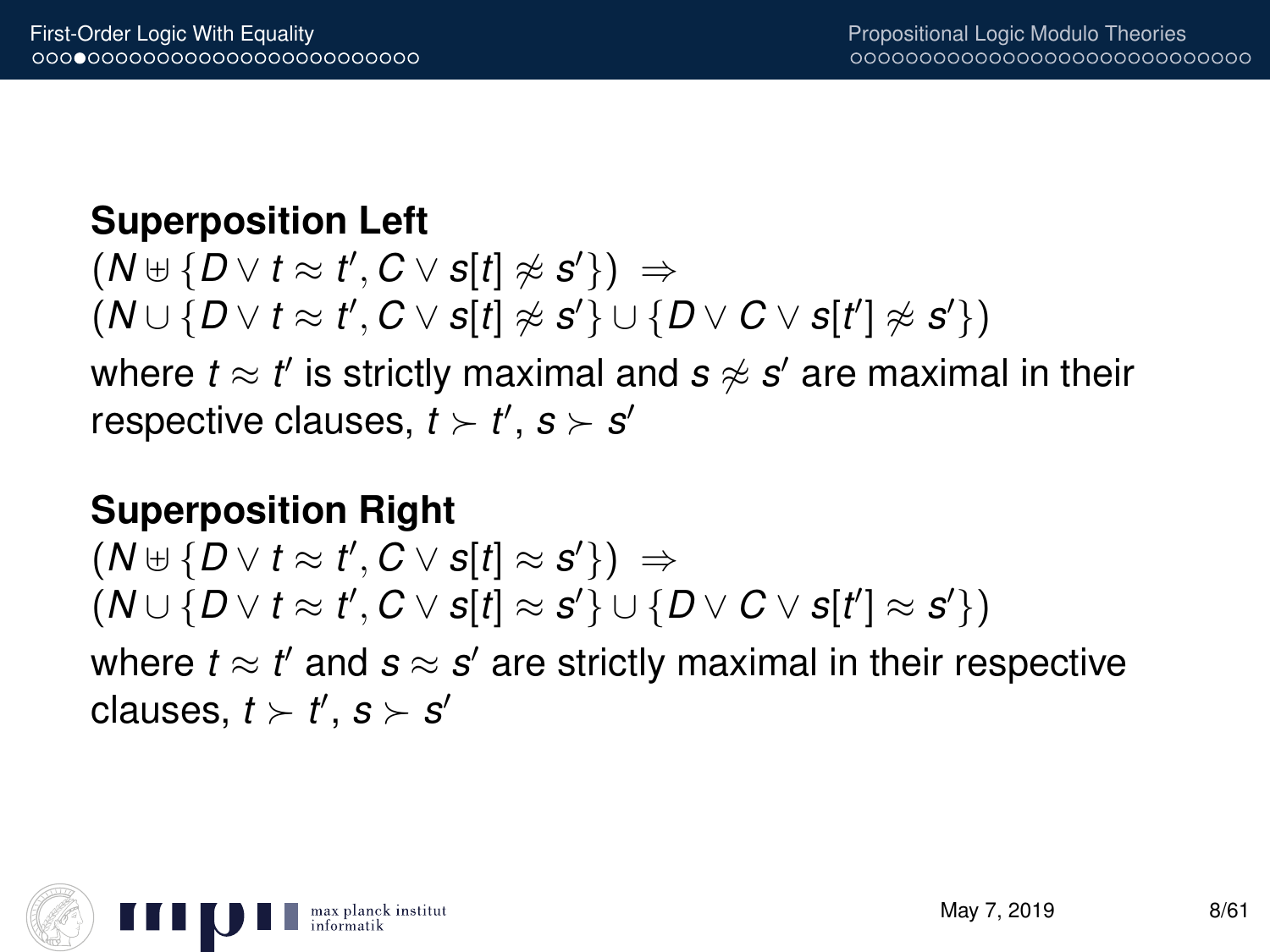#### **Equality Resolution**

$$
(\mathsf{N}\uplus\{\mathsf{C}\vee\mathsf{s}\not\approx\mathsf{s}\})\;\Rightarrow
$$

 $(N \cup \{C \vee s \not\approx s\} \cup \{C\})$ 

where  $s \approx s$  is maximal in the clause

Factoring is more complicated due to more complicated partial models. Classical Herbrand interpretation not sufficient because of equality.

The solution is to define a set *E* of ground equations and take  $T(\Sigma, \emptyset)/E = T(\Sigma, \emptyset)/\approx_E$  as the universe. Then two ground terms *s* and *t* are equal in the interpretation if and only if  $s \approx_F t$ . If *E* is a terminating and confluent rewrite system *R*, then two ground terms *s* and *t* are equal in the interpretation, if and only if *s* ↓*<sup>R</sup> t*.

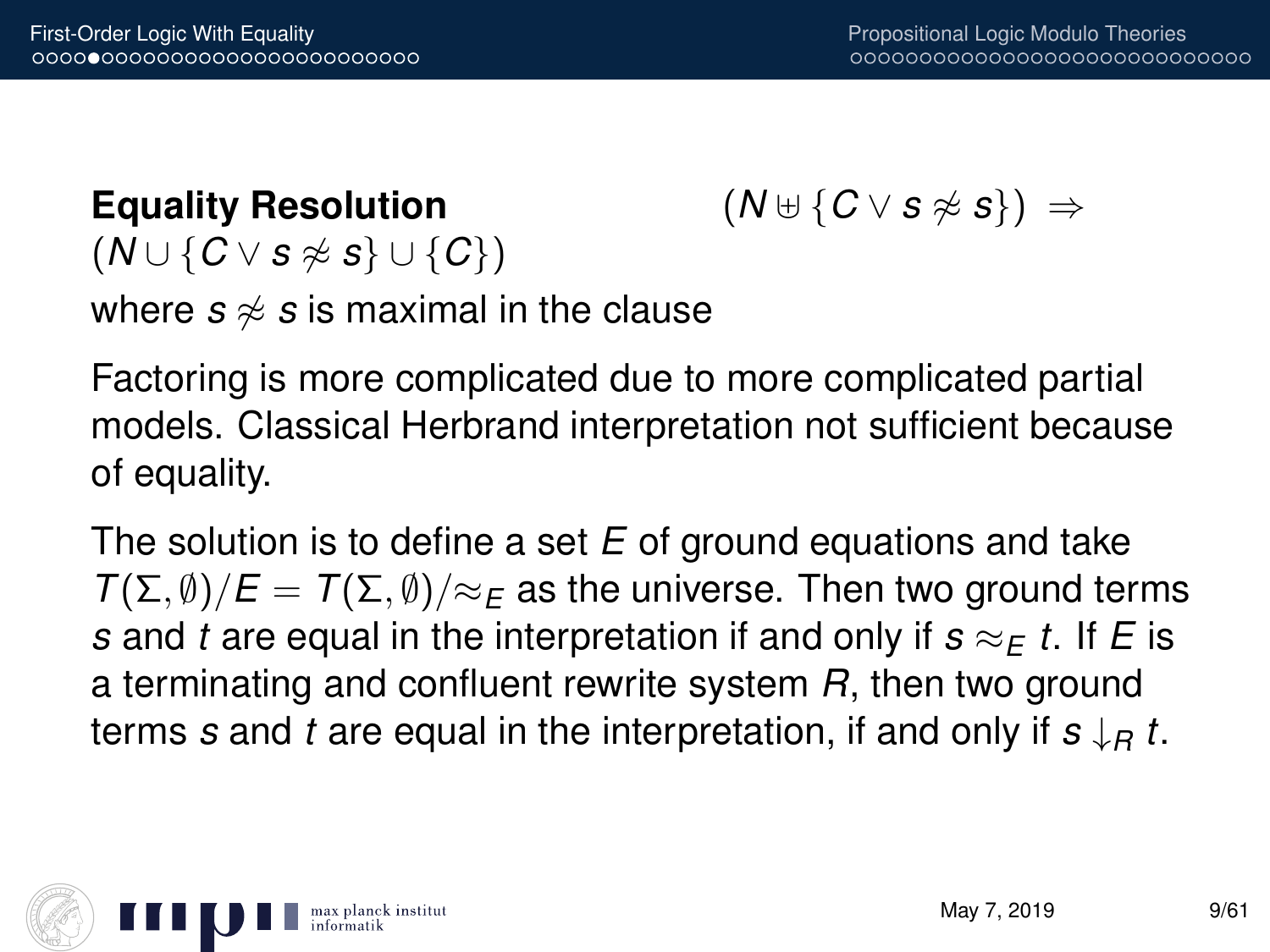Now the problem with the standard factoring rule is that in the completeness proof for the superposition calculus without equality, the following property holds: if  $C = C' \vee A$  with a strictly maximal atom *A* is false in the current interpretation  $N_c$  with respect to some clause set, see Definition 3.12.5, then adding *A* to the current interpretation cannot make any literal in  $C'$  true.

This does not hold anymore in the presence of equality. Let  $b \succ c \succ d$ . Assume that the current rewrite system (representing the current interpretation) contains the rule  $c \rightarrow d$ . Now consider the clause  $b \approx c \vee b \approx d$ .

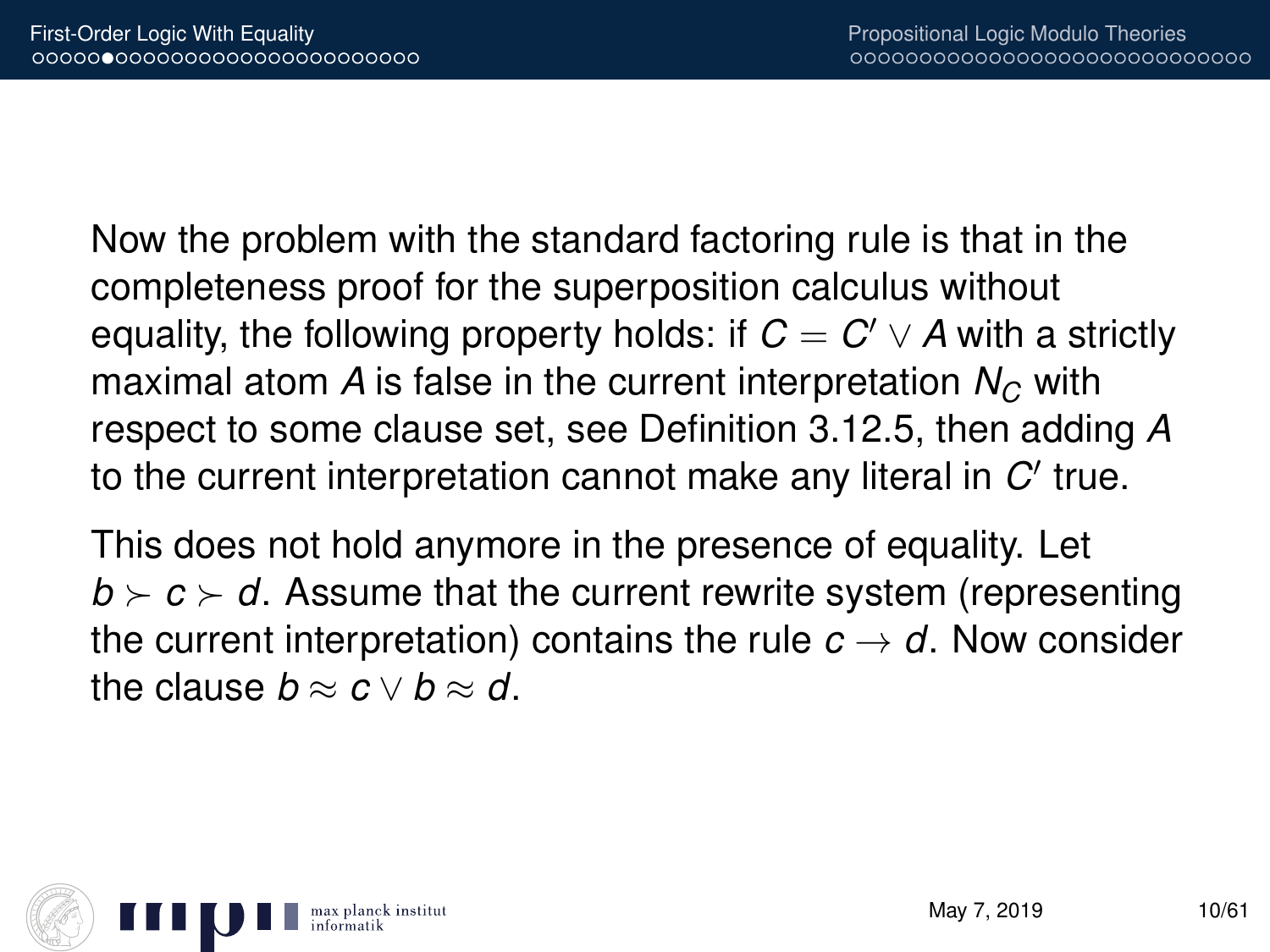#### **Equality Factoring** (*N* ] {*C* ∨ *s* ≈ *t*  $(N \uplus \{ C \vee s \approx t' \vee s \approx t \}) \Rightarrow$  $(N \cup \{C \vee s \approx t' \vee s \approx t\} \cup \{C \vee t \not\approx t' \vee s \approx t'\})$ where  $s \succ t'$ ,  $s \succ t$  and  $s \approx t$  is maximal in the clause

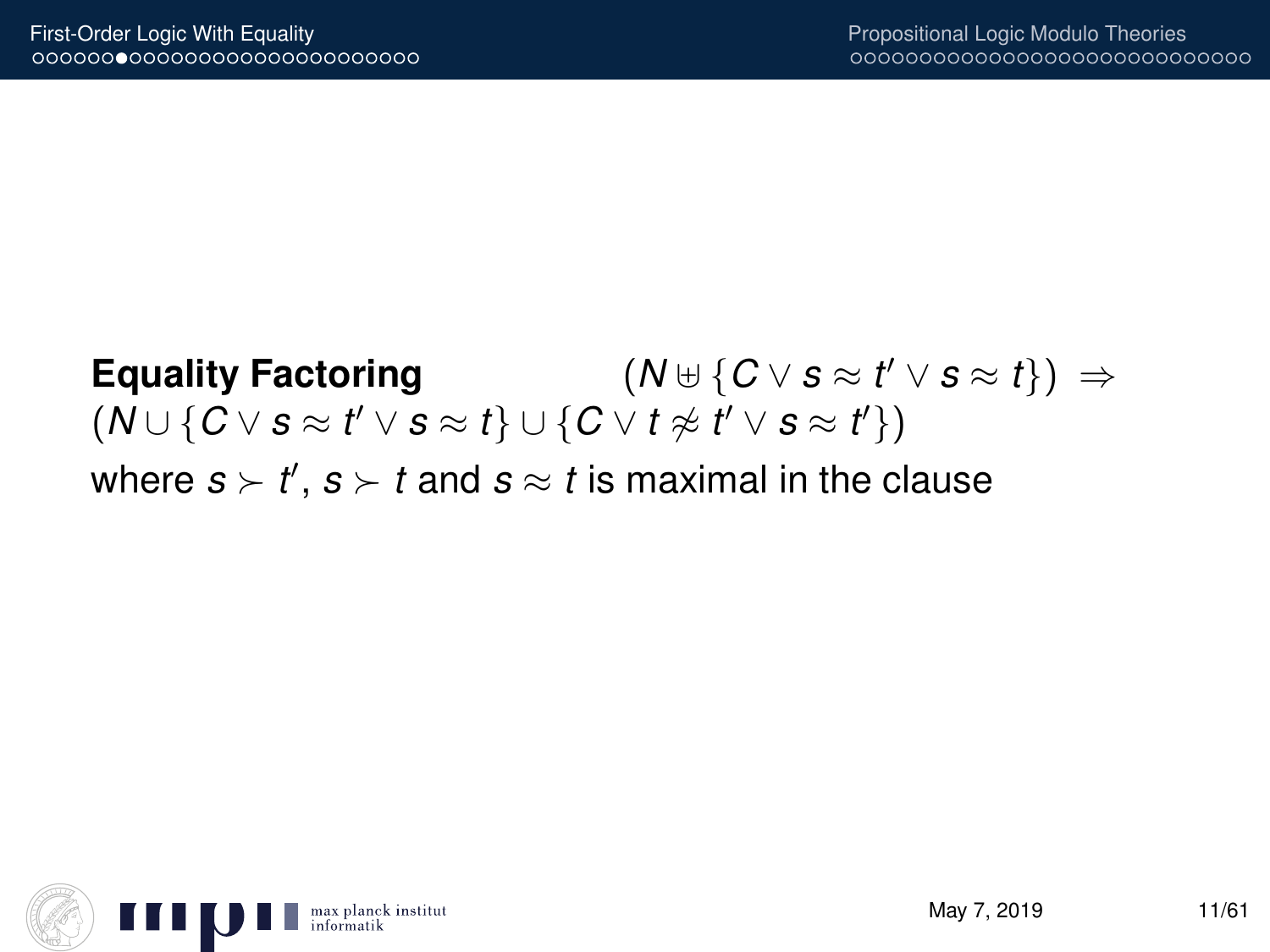The lifting from the ground case to the first-order case with variables is then identical to the case of superposition without equality: identity is replaced by unifiability, the mgu is applied to the resulting clause, and  $\succ$  is replaced by  $\not\prec$ .

An addition, as in Knuth-Bendix completion, overlaps at or below a variable position are not considered. The consequence is that there are inferences between ground instances *D*σ and *C*σ of clauses *D* and *C* which are not ground instances of inferences between *D* and *C*. Such inferences have to be treated in a special way in the completeness proof and will be shown to be obsolete.

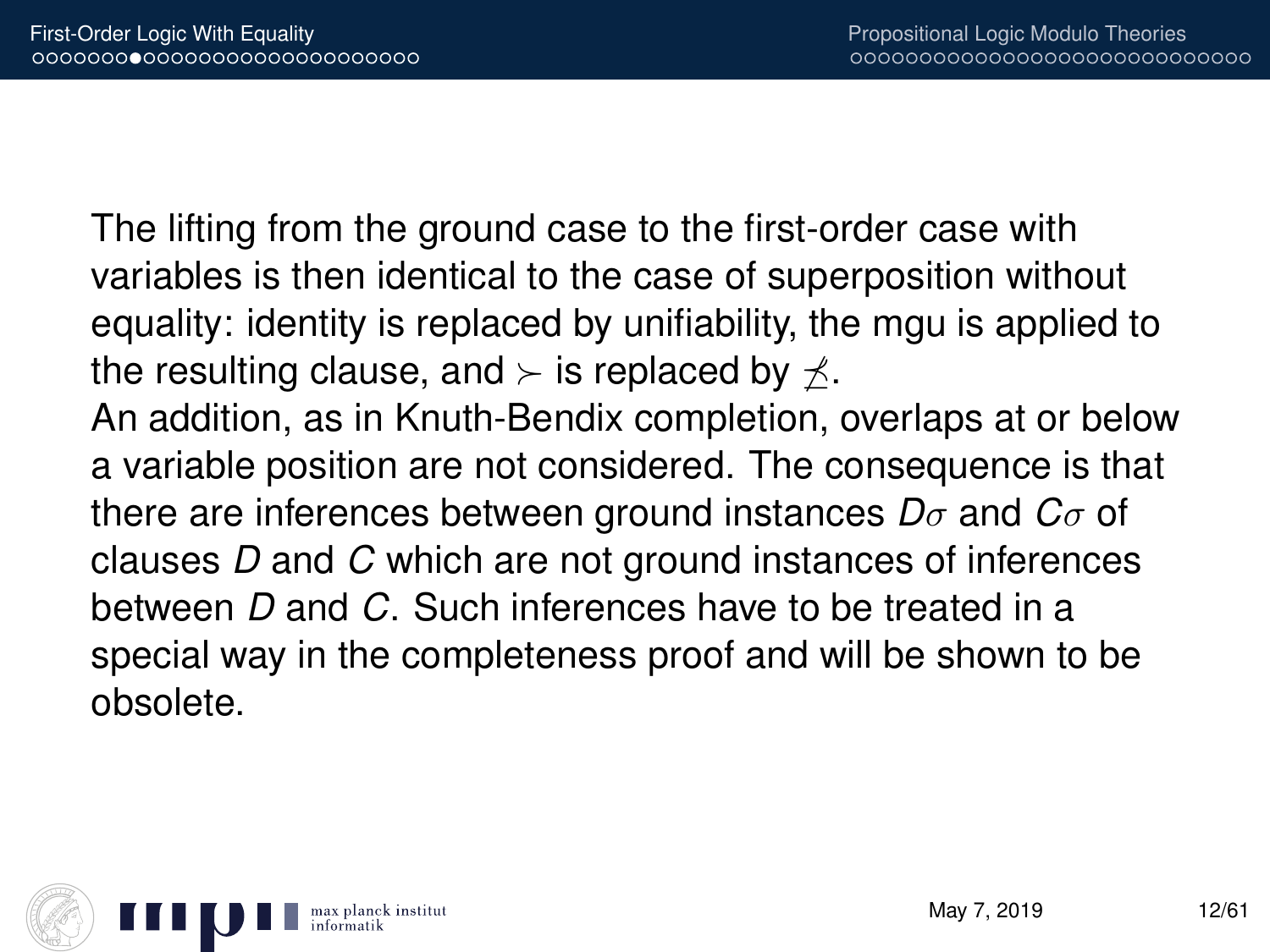#### **Superposition Right**

 $(N \uplus \{D \vee t \approx t', C \vee s[u] \approx s'\}) \Rightarrow$  $(W \cup \{D \lor t \approx t', C \lor s[u] \approx s'\} \cup \{(D \lor C \lor s[t'] \approx s')\sigma\})$ where  $\sigma$  is the mgu of *t*, *u*, *u* is not a variable  $t\sigma \npreceq t'\sigma$ ,  $s\sigma \npreceq s'\sigma$ ,  $(t \approx t')\sigma$  strictly maximal in  $(D \vee t \approx t')\sigma$ , nothing selected and  $(s \approx s')\sigma$  maximal in  $(C \vee s \approx s')\sigma$  and nothing selected

#### **Superposition Left**

 $(N \uplus \{D \vee t \approx t', C \vee s[u] \not\approx s'\}) \Rightarrow$  $(N \cup \{D \vee t \approx t', C \vee s[u] \not\approx s'\} \cup \{(D \vee C \vee s[t'] \not\approx s')\sigma\})$ where  $\sigma$  is the mgu of *t*, *u*, *u* is not a variable  $t\sigma \npreceq t'\sigma$ ,  $s\sigma \npreceq s'\sigma$ ,  $(t \approx t')\sigma$  strictly maximal in  $(D \vee t \approx t')\sigma$ , nothing selected and  $(s \not\approx s')\sigma$  maximal in  $(C \vee s \not\approx s')\sigma$  or selected

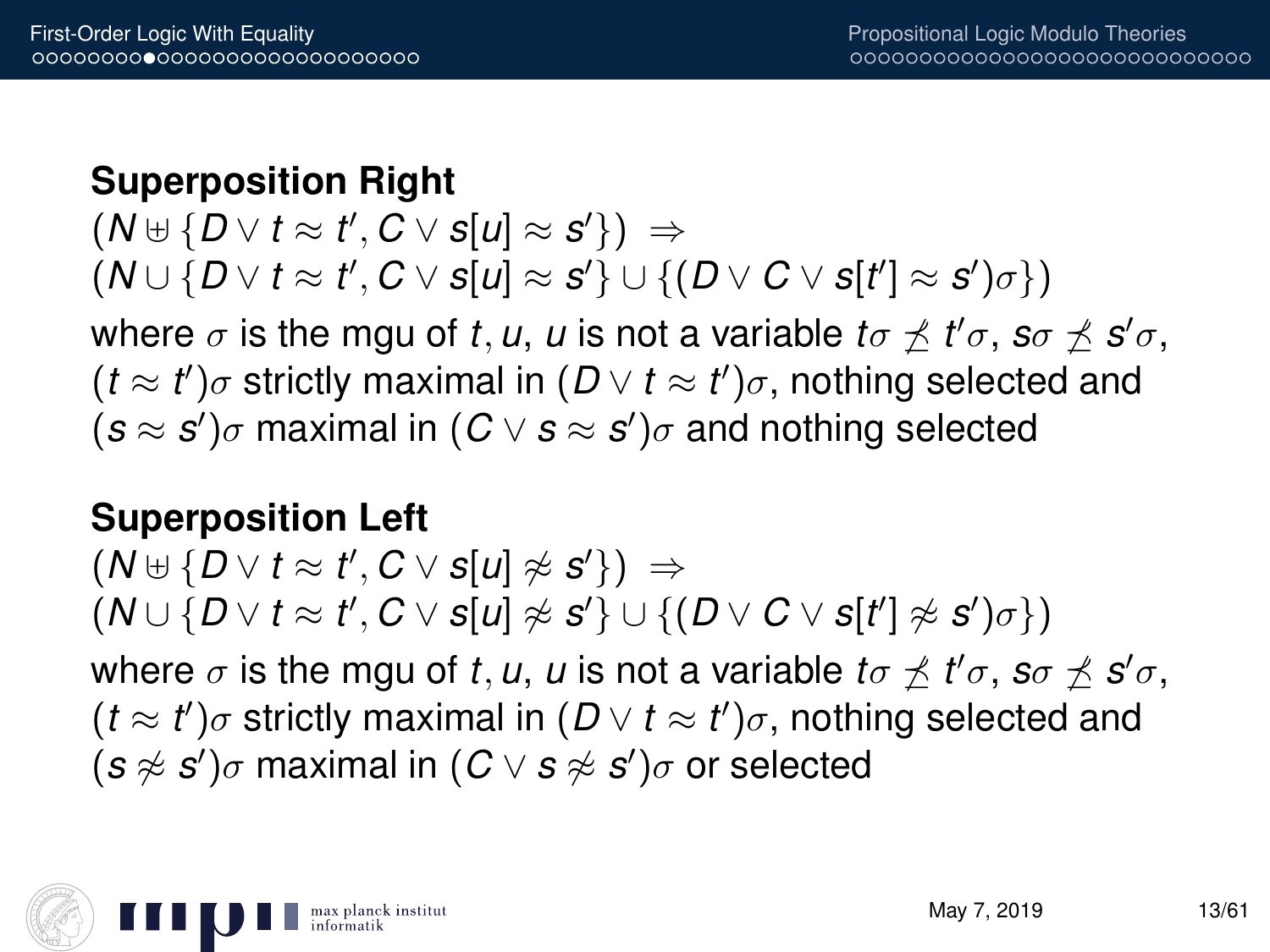**Equality Resolution** (*N* ] {*C* ∨ *s* 6≈ *s*  $(N \uplus \{ C \vee s \not\approx s' \}) \Rightarrow$  $(N \cup \{C \vee s \not\approx s'\} \cup \{C\sigma\})$ 

where  $\sigma$  is the mgu of *s*, *s'*, (*s*  $\napprox$  *s'*) $\sigma$  maximal in (*C*  $\vee$  *s*  $\napprox$  *s'*) $\sigma$  or selected

**Equality Factoring**  $(N \uplus \{ C \vee s' \approx t' \vee s \approx t \}) \Rightarrow$  $(N \cup \{C \vee s' \approx t' \vee s \approx t\} \cup \{(C \vee t \not\approx t' \vee s \approx t')\sigma\})$ where  $\sigma$  is the mgu of *s*, *s'* , *s'*  $\sigma \not\preceq t' \sigma$  , *s* $\sigma \not\preceq t \sigma$  *, (s*  $\approx t) \sigma$  maximal  $\mathsf{in}~(C \vee \mathsf{s}' \approx t' \vee \mathsf{s} \approx t) \sigma$  and nothing selected

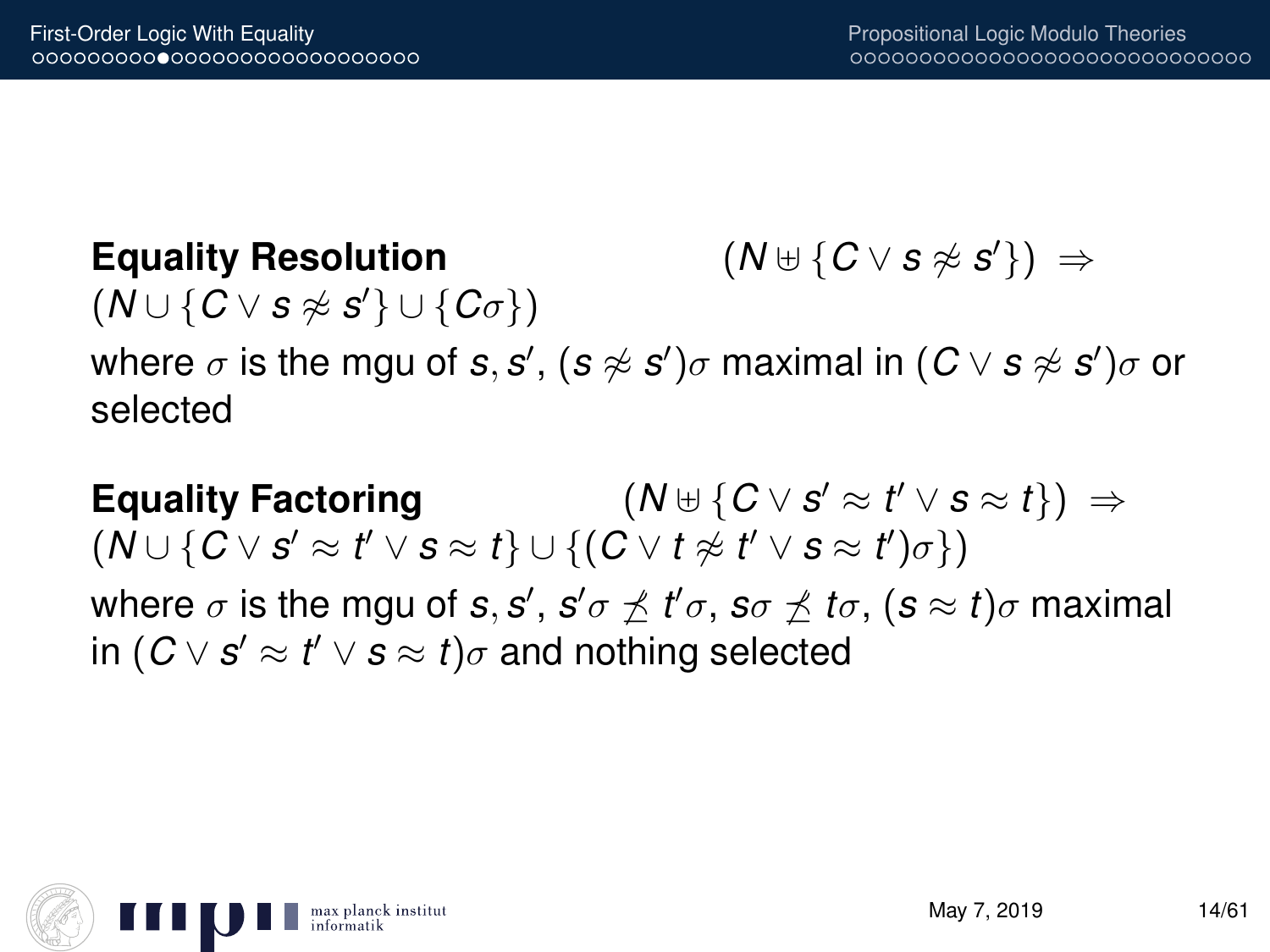## 5.2.1 Theorem (Superposition Soundness)

All inference rules of the superposition calculus are *sound*, i.e., for every rule  $N \oplus \{C_1, \ldots, C_n\} \Rightarrow N \cup \{C_1, \ldots, C_n\} \cup \{D\}$  it holds that  $\{C_1, \ldots, C_n\} \models D$ .

### 5.2.2 Definition (Abstract Redundancy)

A clause *C* is *redundant* with respect to a clause set *N* if for all ground instances  $C_{\sigma}$  there are clauses  $\{C_1, \ldots, C_n\} \subseteq N$  with ground instances  $C_1 \tau_1, \ldots, C_n \tau_n$  such that  $C_i \tau_i \prec C_i \sigma$  for all *i* and  $C_1 \tau_1, \ldots, C_n \tau_n \models C \sigma$ . Given a set *N* of clauses red(*N*) is the set of clauses redundant with respect to *N*.

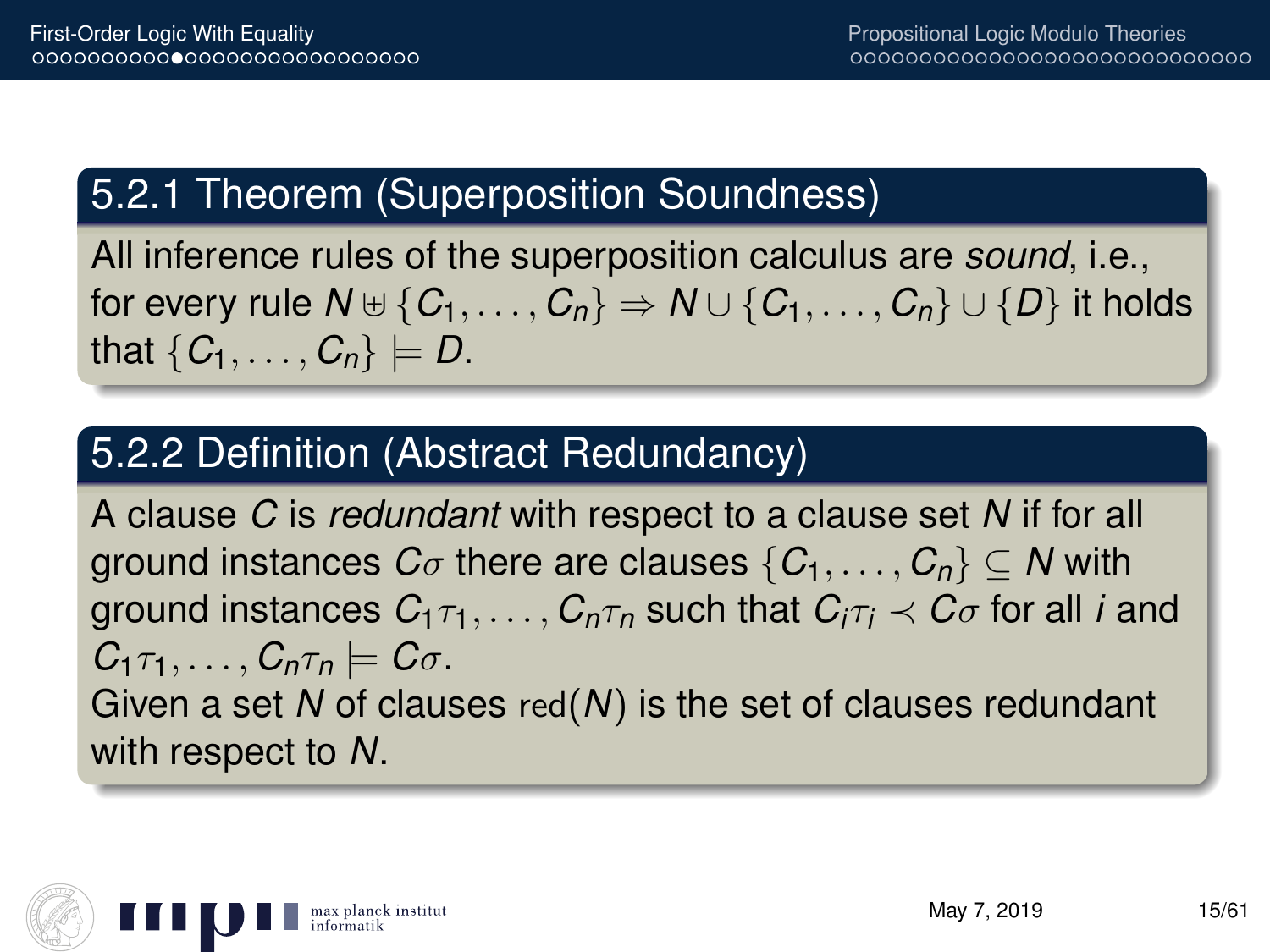### 5.2.3 Definition (Saturation)

#### A clause set *N* is *saturated up to redundancy* if for every derivation  $N \setminus \text{red}(N) \Rightarrow_{\text{SUPE}} N \cup \{C\}$  it holds  $C \in (N \cup \text{red}(N)).$

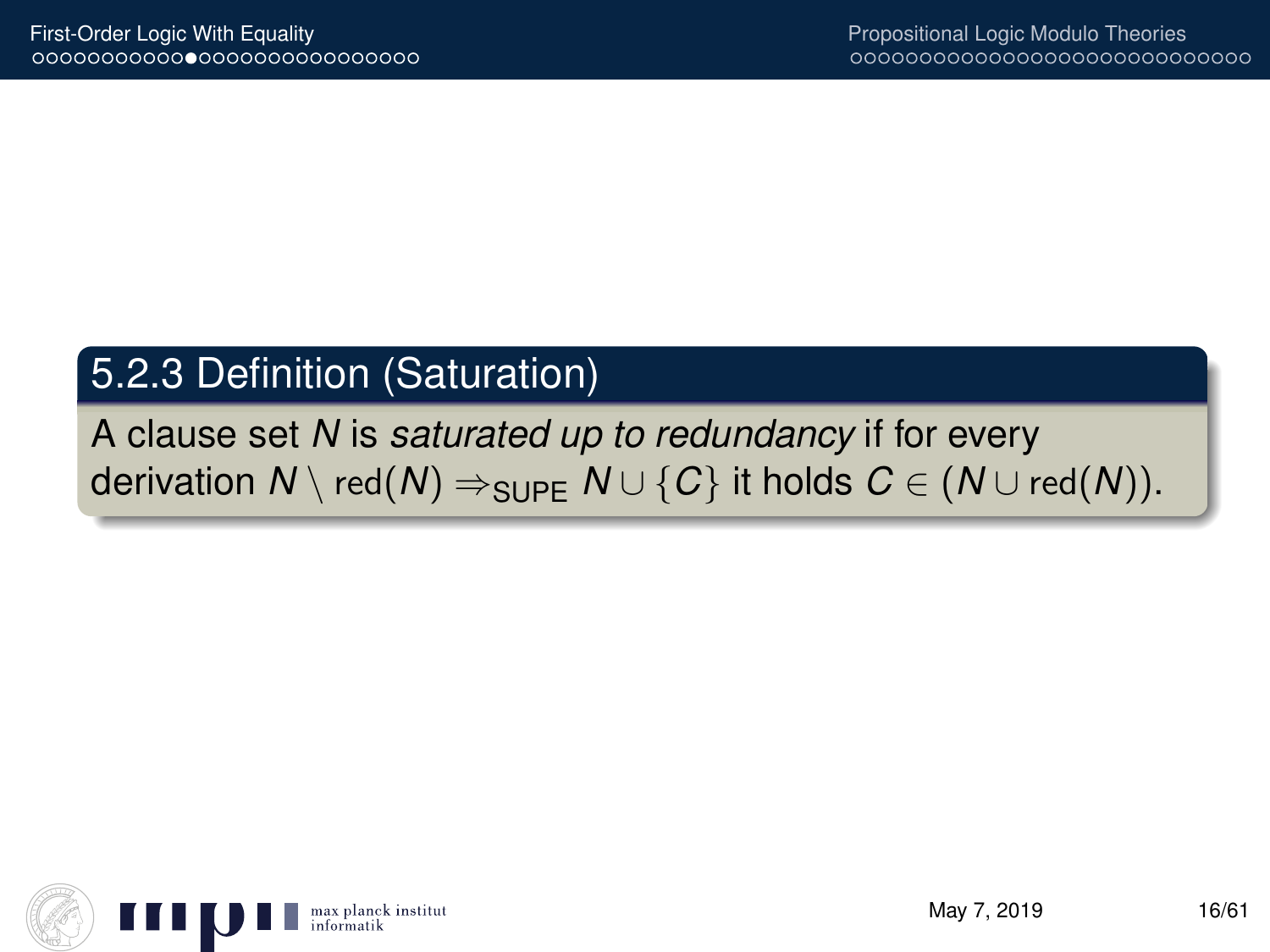### 5.2.4 Definition (Partial Model Construction)

Given a clause set N and an ordering  $\succ$  a (partial) model  $N<sub>T</sub>$  can be constructed inductively over all ground clause instances of *N* as follows:

$$
N_C := \bigcup_{D \prec C}^{D \in \text{grd}(\Sigma, N)} E_D
$$

$$
N_{\mathcal{I}} \;\; := \;\; \bigcup_{C \in \text{grd}(\Sigma, N)} N_C
$$

where  $N_D$ ,  $N_T$ ,  $E_D$  are also considered as rewrite systems with respect to  $\succ$ . If  $E_D \neq \emptyset$  then *D* is called *productive*.

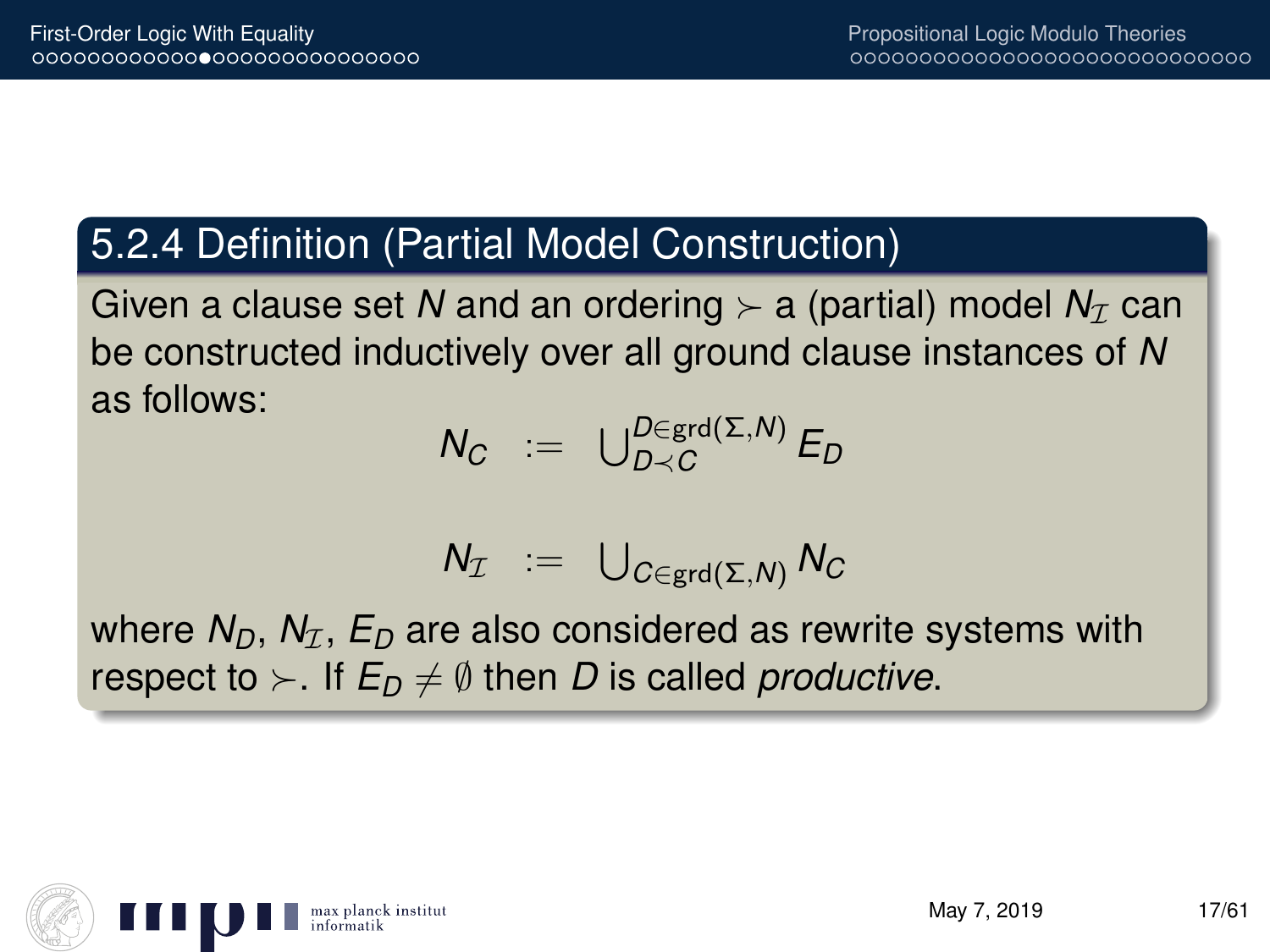$$
E_D := \left\{\begin{array}{c}\{s \approx t\} & \text{if } D = D' \vee s \approx t, \\ (i) & s \approx t \text{ is strictly maximal in } D \\ (ii) & s \succ t \\ (iii) & D \text{ is false in } N_D \\ (iv) & D' \text{ is false in } N_D \cup \{s \rightarrow t\} \\ (v) & s \text{ is irreducible by } N_D \\ (vi) & \text{no negative literal is selected in } D' \\ \emptyset & \text{otherwise}\end{array}\right.
$$

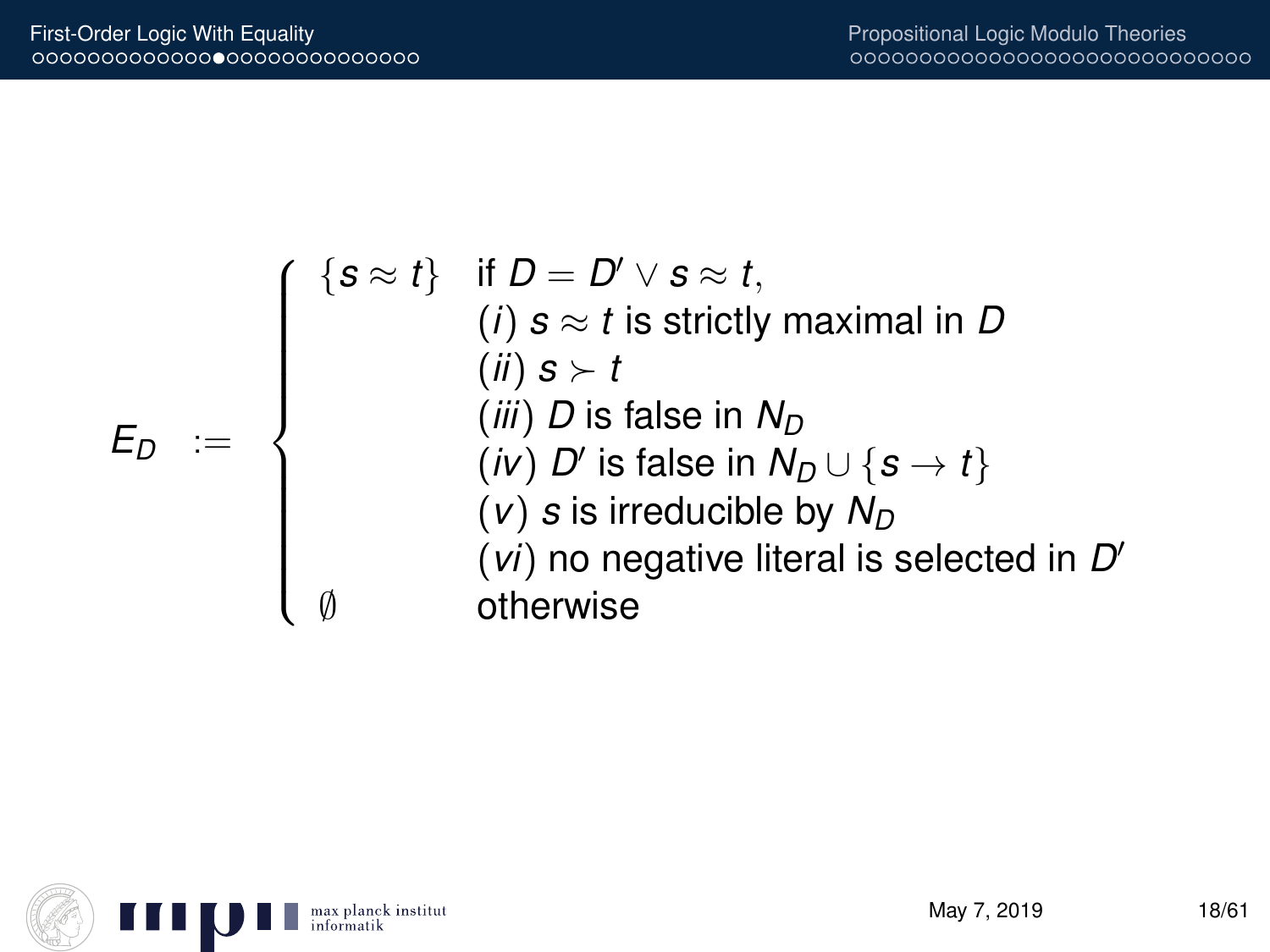#### 5.2.5 Lemma (Maximal Terms in Productive Clauses)

If  $E_C = \{s \to t\}$  and  $E_D = \{l \to r\}$ , then  $s \succ l$  if and only if  $C \succ D$ .

# 5.2.6 Corollary (Partial Models are Convergent Rewrite Systems)

The rewrite systems  $N_C$  and  $N_I$  are convergent.

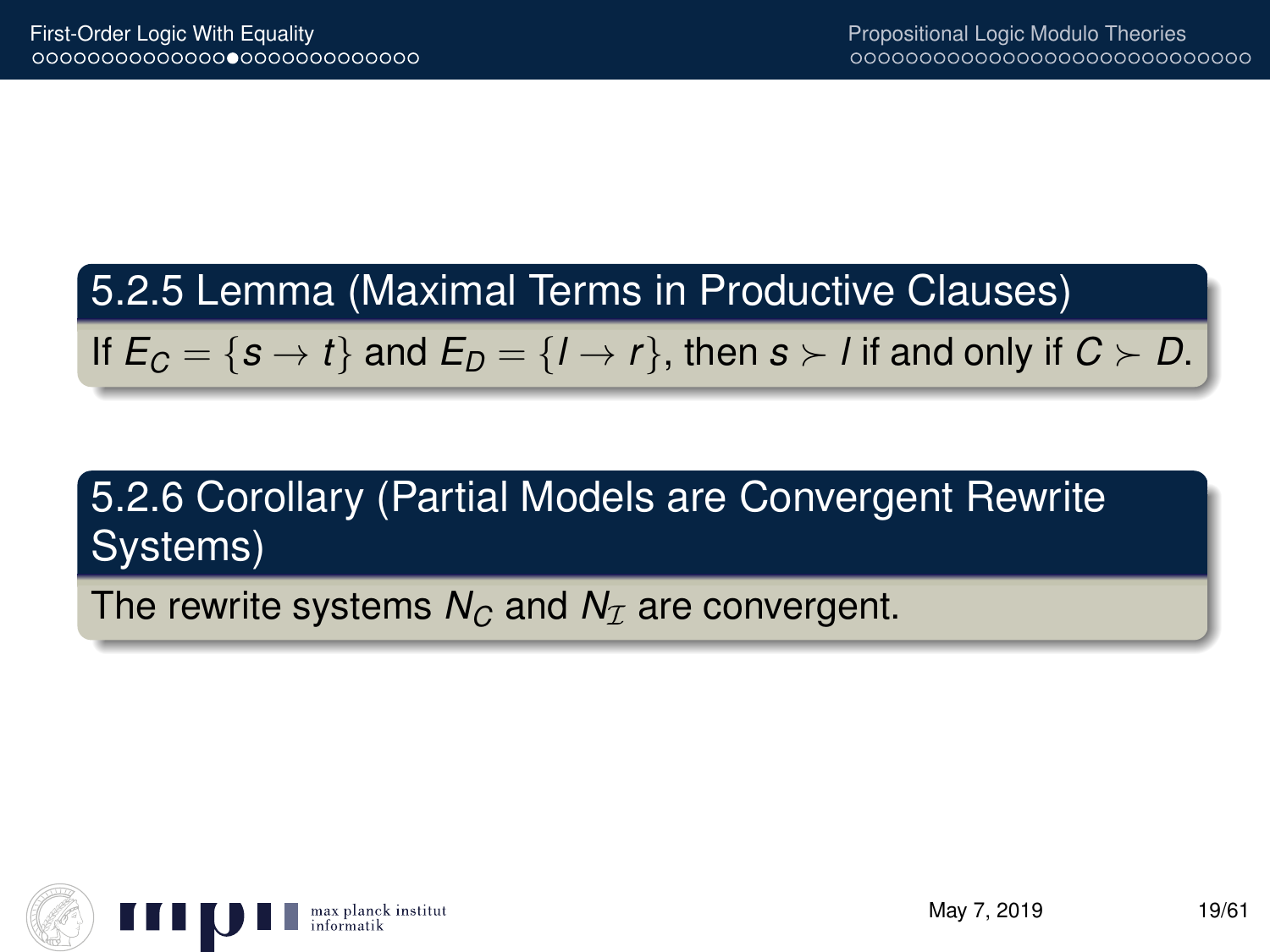# 5.2.7 Lemma (Ordering Consequences in Productive Clauses)

If  $D \preceq C$  and  $E_C = \{s \to t\}$ , then  $s \succ r$  for every term *r* occurring in a negative literal in *D* and  $s \succeq l$  for every term *l* occurring in a positive literal in *D*.

5.2.8 Corollary (Model Monotonicity True Clauses)

If *D* is true in  $N_D$ , then *D* is true in  $N_T$  and  $N_C$  for all  $C \succ D$ .

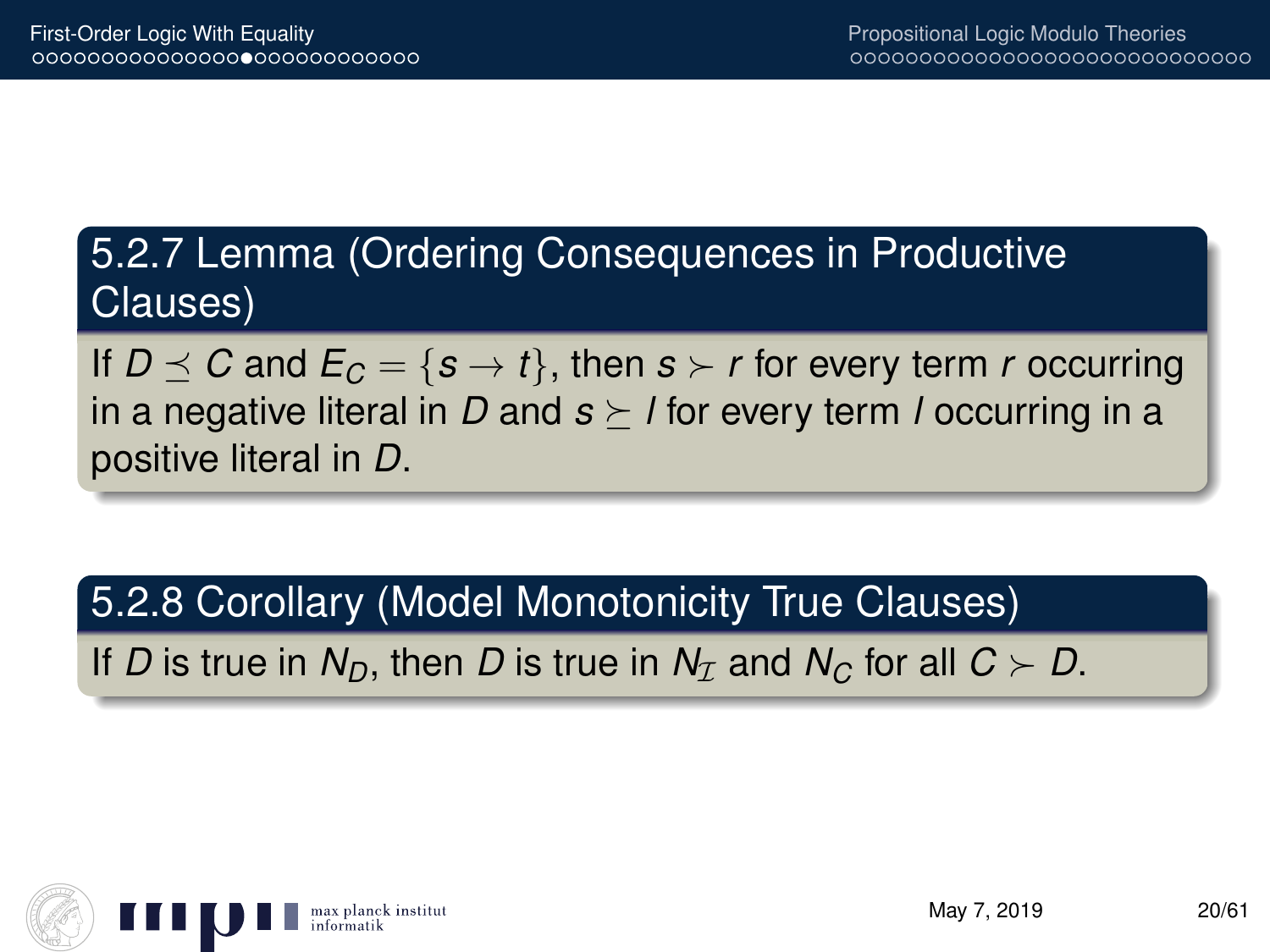#### 5.2.9 Corollary (Model Monotonicity False Clauses)

If  $D = D' \vee s \approx t$  is productive, then  $D'$  is false and  $D$  is true in  $N_{\mathcal{I}}$ and  $N_C$  for all  $C \succ D$ .

## 5.2.10 Lemma (Lifting Single Clause Inferences)

Let *C* be a clause and let  $\sigma$  be a substitution such that  $C_{\sigma}$  is ground. Then every equality resolution or equality factoring inference from *C*σ is a ground instance of an inference from *C*.

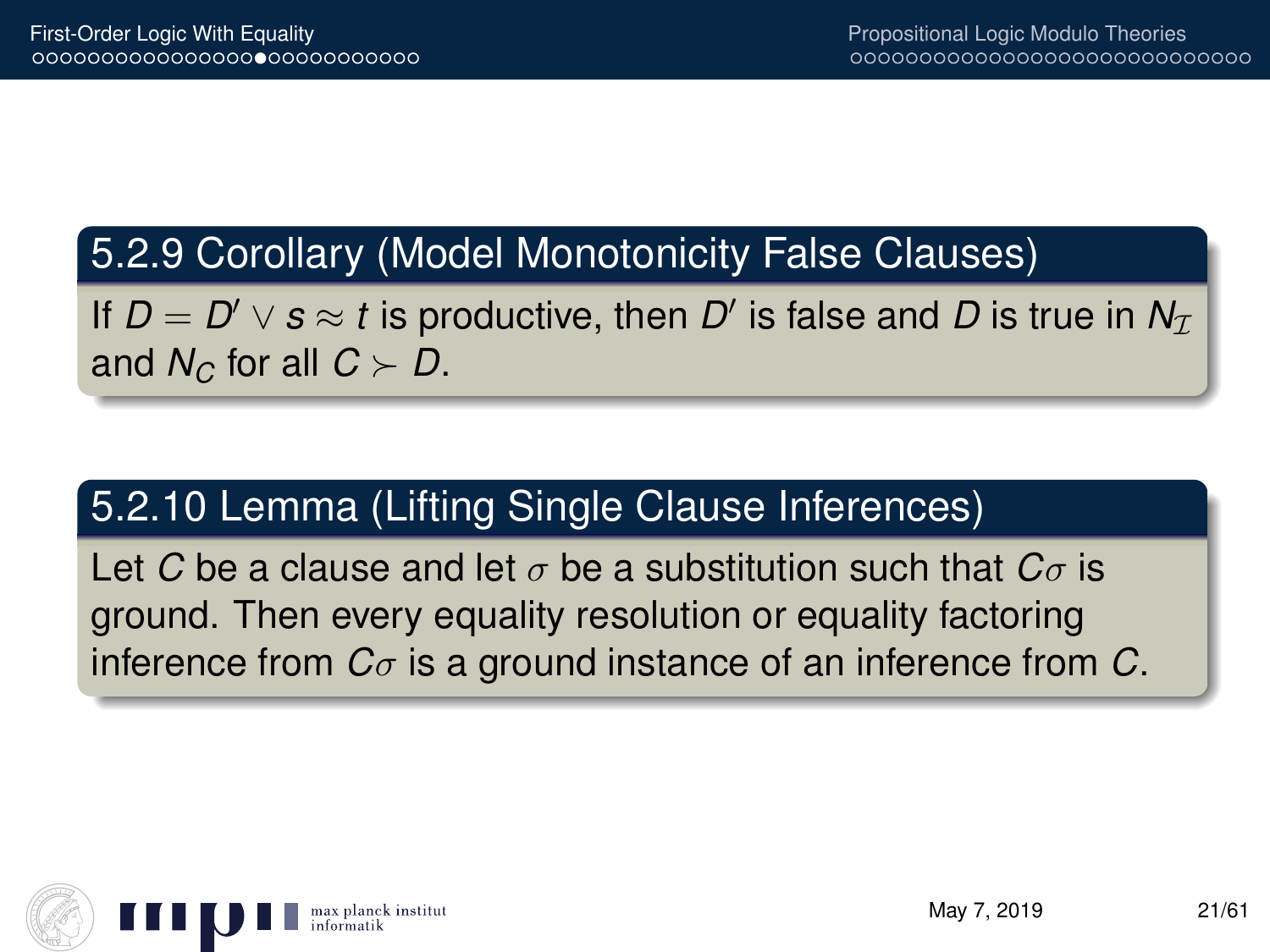#### 5.2.11 Lemma (Lifting Two Clause Inferences)

Let  $D=D'\vee u\approx v$  and  $C=C'\vee [\neg]s\approx t$  be two clauses (without common variables) and let σ be a substitution such that *D*σ and *C*σ are ground. If there is a superposition inference between *D*σ and *C*σ where *u*σ and some subterm of *s*σ are overlapped and *u*σ does not occur in *s*σ at or below a variable position of *s* then the inference is a ground instance of a superposition inference from *D* and *C*.

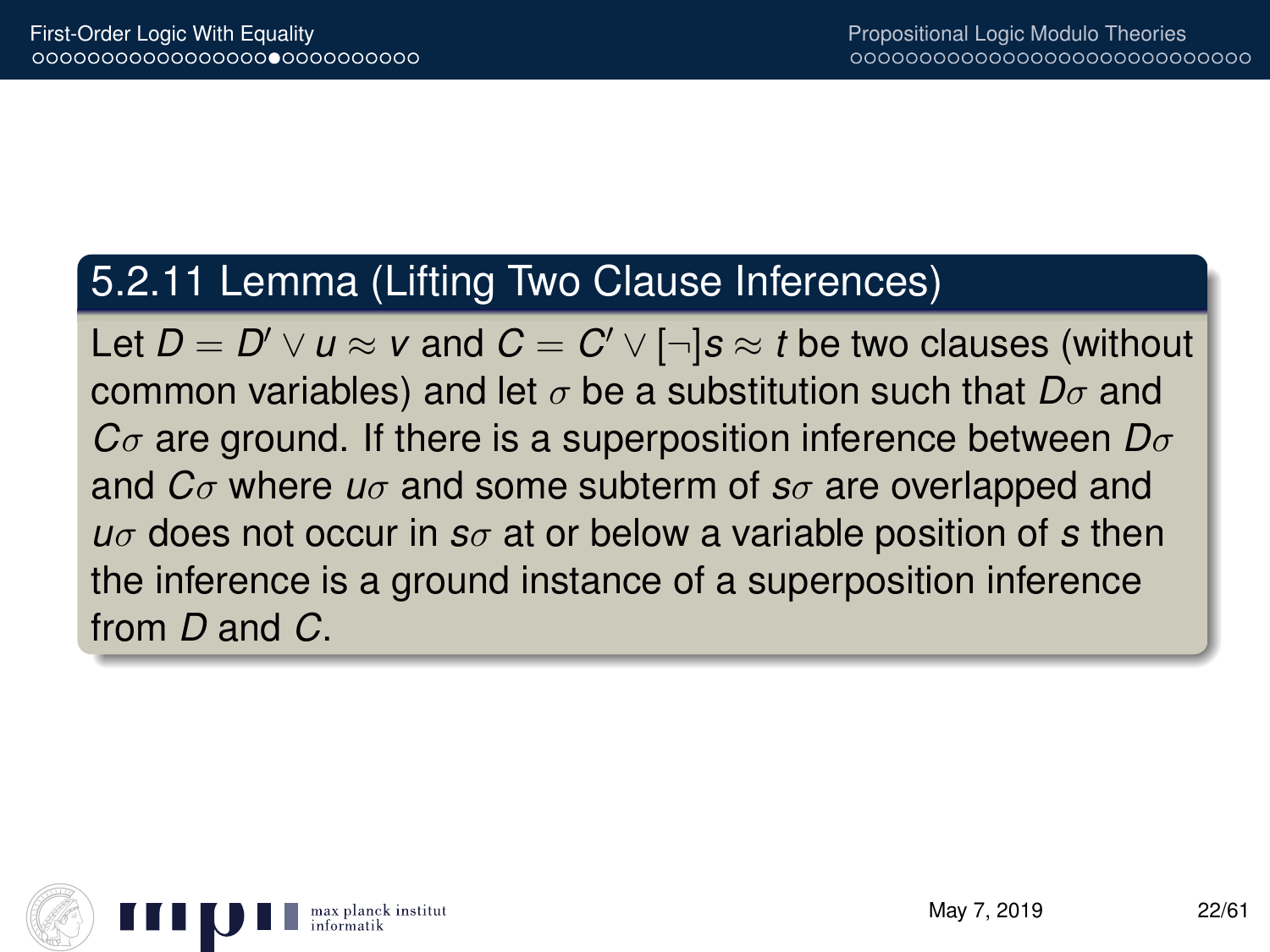### 5.2.12 Theorem (Model Construction)

Let *N* be a set of clauses that is saturated up to redundancy and does not contain the empty clause. Then for every ground clause  $C\sigma \in \text{grd}(\Sigma, N)$  it holds that:

- 1.  $E_{C_{\sigma}} = \emptyset$  if and only if  $C_{\sigma}$  is true in  $N_{C_{\sigma}}$ .
- 2. If  $C_{\sigma}$  is redundant with respect to grd( $\Sigma$ , N) then it is true in  $N_{C_{\sigma}}$ .
- 3. *C* $\sigma$  is true in  $N<sub>T</sub>$  and in  $N<sub>D</sub>$  for every  $D \in \text{grd}(\Sigma, N)$  with  $D \succ C$ σ.